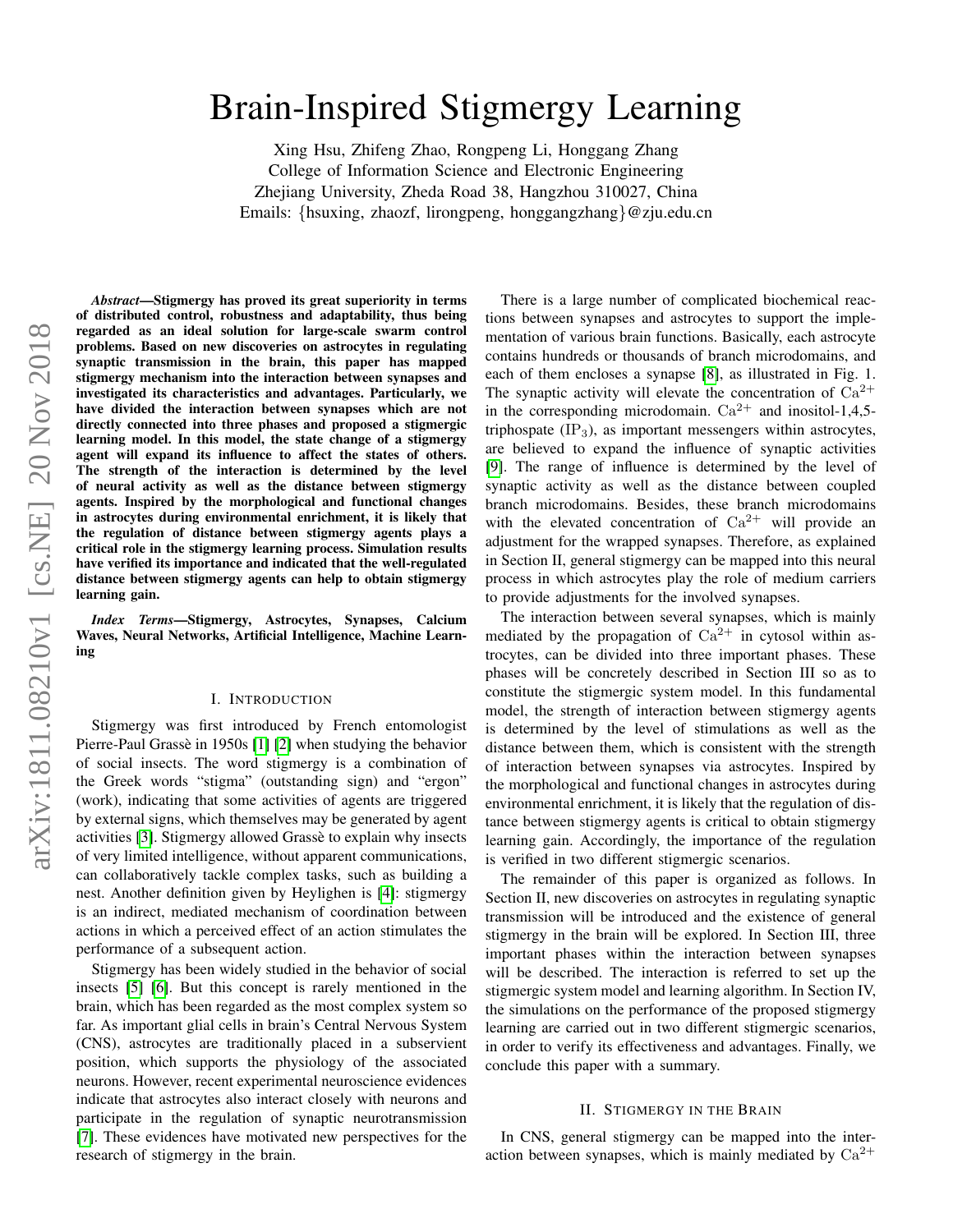within astrocytes. As important medium carriers, astrocytes are coupled together by the gap-junction to comprise a nervous regulation.

# *A. Glial Cells in CNS*

In the process of nerve conduction, action potentials represented by the purple dotted arrow in Fig. 1 are conducted along the axon to the pre-synaptic terminal. Then a large quantity of neurotransmitters will be released into synaptic cleft through exocytosis. These molecules will diffuse and bind with various receptors on the surface of post-synaptic terminal. Besides, they can also diffuse and bind with receptors of surrounding glial cells, which will release neuromodulators in return [\[10\]](#page-8-9). In essential, there are three types of glial cells in CNS: microglia, oligodendrocytes, and astrocytes [\[11\]](#page-8-10).

Microglia, as illustrated in Fig. 1, are macrophages in CNS. Their key roles are immune surveillance as well as responding to infections or other pathological states such as neurological diseases or injury [\[12\]](#page-8-11) [\[13\]](#page-8-12). For the synaptic activity, microglia play the role of supervision and protection.

Oligodendrocytes can contribute to the plasticity of nervous systems in the process of nerve conduction. An action potential needs to spend a certain amount of time reaching the presynaptic terminal. Many factors affect the conduction velocity, such as the thickness of myelin sheath, the axon diameter and the spacing and width of the Ranvier nodes [\[14\]](#page-8-13). Increasing the thickness of myelin sheath can significantly improve the velocity, which helps to form the saltatory conduction. In this way, high-speed nerve pulses jump along the axon towards the pre-synaptic terminal, leading to a faster conduction. Oligodendrocytes play a critical role in this process because they can regulate the production of lecithin, which is an important substance for the compound of myelin [\[15\]](#page-8-14), as illustrated in Fig. 1. In this sense, the process of nerve conduction can be seen as the adjustment of the arrival time of different nerve pulses, which can be achieved by continuously changing the thickness of myelin sheath on each axon branch.

Astrocytes are enriched with various receptors on the surface in order to support the implementation of different functions [\[16\]](#page-8-15). The phenomenon that the synaptic terminals as well as the cleft are wrapped by surrounding astrocytes gives rise to the structure of tripartite synapse [\[17\]](#page-8-16), which is illustrated with details in Fig. 1. In Fig. 1, the pre- and post-synaptic terminals are represented by the blue parts. The branch microdomain within astrocytes is represented by the yellow part. The transient calcium elevation in the microdomain may result from the binding with glutamate (Glu) which is released from the pre-synaptic terminal or the propagation of calcium waves from other microdomains. There is a large number of biochemical interactions between astrocytes and synapses, and various neuromodulators will be released from astrocytes due to the transient calcium elevation. These neuromodulators can act on purinergic  $A_{2A}$  (or  $A_1$ ) receptors on the pre-synaptic terminal to reduce (or increase) the number of exocytosis. Besides,  $Ca^{2+}$  with high concentration can diffuse to the other microdomains in the manner of calcium waves within astrocytes [\[18\]](#page-8-17). In this way, synapses wrapped by different branch microdomains can interact with each other while the propagation of calcium waves has constituted the main method of communications.

## *B. Regulation with Two Different Types*

When an action potential reaches the pre-synaptic terminal, a large quantity of Glu will be released into the synaptic cleft. These molecules will diffuse and act on metabotropic glutamate receptors (mGluRs) which are located at adjacent branch microdomains, evoking the production of a fix amount of  $IP_3$  [\[19\]](#page-8-18). This process is schematically illustrated in the upper part of Fig. 2. The concentration of  $IP_3$  within astrocytes is believed as the key factor to evoke the elevation of intracellular calcium [\[9\]](#page-8-8). Moreover, as shown in Fig. 2,  $IP_3$  is considered as the second messenger to trigger the release of  $Ca^{2+}$  from endoplasmic reticulum (ER). ER can be considered as a reservoir with higher concentration of  $Ca^{2+}$  than that in cytosol.

A basic model in [\[20\]](#page-8-19) has been used to describe the dynamics of  $Ca^{2+}$  in cytosol due to the binding of IP<sub>3</sub> with  $IP_3$  receptors (IP<sub>3</sub>Rs) in ER. There are three flows which are shown in the ER area in Fig. 2.  $J_{Leak}$  represents the leakageflux of  $Ca^{2+}$  from ER into cytosol which is directly proportional to the concentration gradient of  $Ca^{2+}$  between ER and cytosol.  $J_{\text{Pump}}$  represents the pump-flux from cytosol into ER which needs to consume energy to maintain a concentration gradient.  $J_{\text{Channel}}$  represents the channel-flux from ER into cytosol which is generated due to the binding of  $IP_3$  with IP<sub>3</sub>Rs. The elevated concentration of  $Ca^{2+}$  in cytosol will further increase the open probability of  $IP_3Rs$  and ryanodine receptors (RyRs) [\[21\]](#page-8-20), comprising of the mechanism known as Calcium-Induced Calcium-Release (CICR). Nevertheless, excessive concentration of  $Ca^{2+}$  in cytosol will bring down the open probability of  $IP_3Rs$  and RyRs, and the pumpflux  $J_{\text{Pump}}$  will become the main factor until a concentration gradient is re-established.

Calcium waves can propagate between astrocytes to incur calcium oscillations [\[22\]](#page-8-21). There are many studies trying to describe and model the properties of the gap-junction between various astrocytes [\[23\]](#page-8-22), as illustrated in Fig. 2. A large number of observations indicate that the gap-junction between astrocytes has a smaller conductance for  $Ca^{2+}$ , but a larger one for IP<sub>3</sub> [\[24\]](#page-8-23). Therefore, the above-mentioned IP<sub>3</sub> is the main factor to promote the propagation of calcium waves between astrocytes. Besides, the activation of phospholipase  $C_{\delta}$  is also required for the propagation of calcium waves [\[24\]](#page-8-23). An intuitive map of the transient calcium elevation resulting from  $IP_3$  in or between astrocytes is generalized in Fig. 2.

On the other hand, neuroscience experiments have expressed different characteristics of  $Ca^{2+}$  between soma and microdomains. Typically, calcium elevations occurring in the microdomains are much more frequent and transient than those in the soma [\[25\]](#page-8-24). Researchers in [\[26\]](#page-8-25) indicated that there should be Transient Receptor Potential Ankyrin type 1 (TRPA1) or receptor-gated  $Ca^{2+}$ -permeable ions channels in the astrocyte membrane, through which  $Ca^{2+}$  could flux into the cell from the extracellular matrix. Recent studies indicate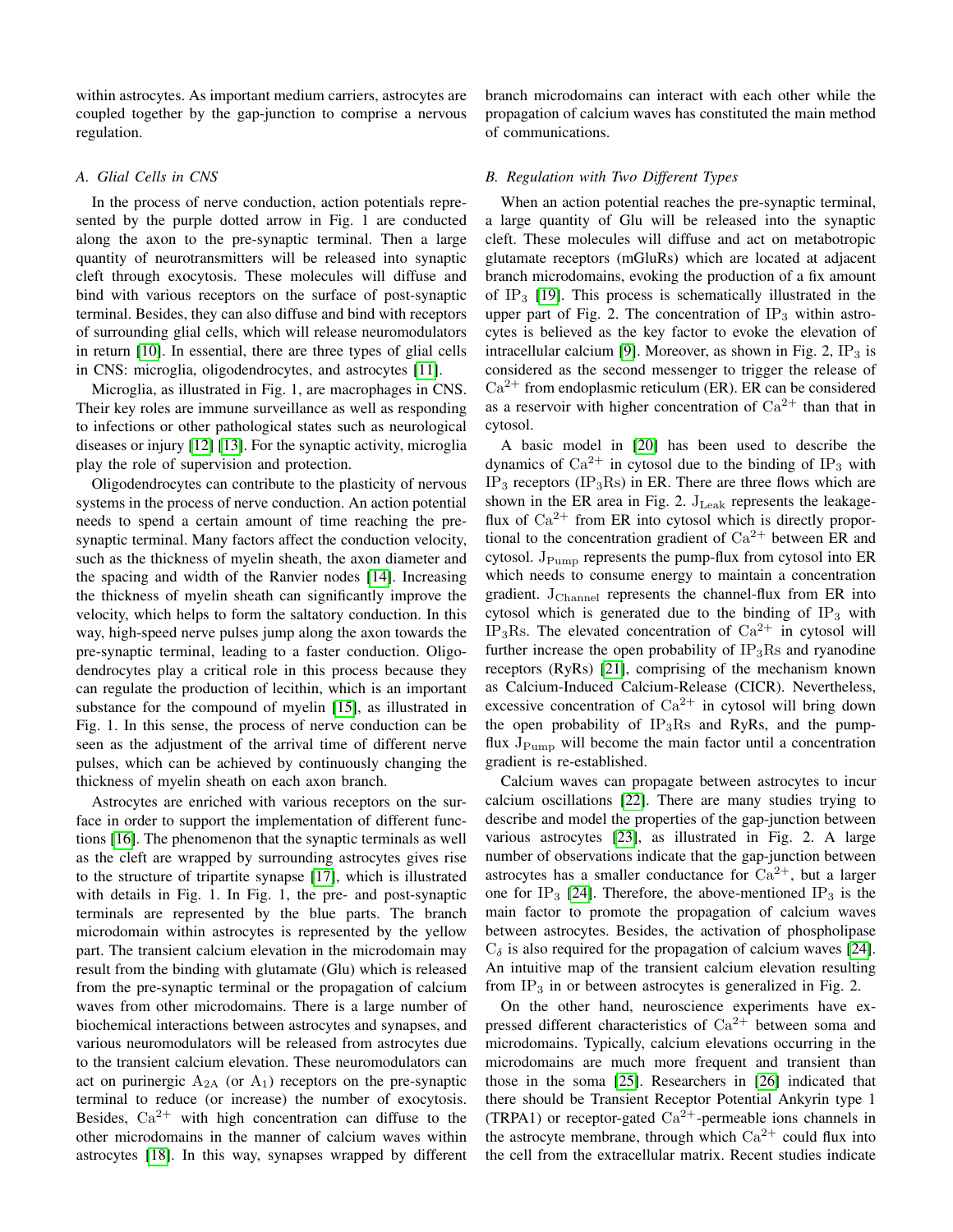

Fig. 1. An intuitive diagram of the tripartite synapse.



Fig. 2. The transient calcium elevation resulting from IP3.

TABLE I THE MAIN SYMBOLS AND ACRONYMS.

| Acronym         | Description                                                  |  |
|-----------------|--------------------------------------------------------------|--|
| <b>CNS</b>      | Central Nervous System                                       |  |
| Glu             | Glutamate                                                    |  |
| IP <sub>3</sub> | Inositol-1,4,5-triphospate                                   |  |
| ER              | Endoplasmic Reticulum                                        |  |
| $IP_3Rs$        | Inositol-1,4,5-triphospate receptors                         |  |
| <b>RyRs</b>     | Ryanodine receptors                                          |  |
| <b>CICR</b>     | Calcium Induced Calcium Release                              |  |
| mGluRs          | Metabotropic glutamate receptors                             |  |
| <b>AMPA</b>     | $\alpha$ -Amino-3-hydroxy-5methy1-4-isoxazole propionic acid |  |
| <b>NMDA</b>     | N-methil-D-aspartic acid                                     |  |
| TRPA1           | Transient Receptor Potential Ankyrin type 1                  |  |
| SOM             | Self-Organizing Mapping                                      |  |

that there are actually two different types of regulations within astrocytes [\[27\]](#page-8-26). The short-range regulation in response to lowintensity stimulus is induced by rapid and short-term calcium elevations. The long-range regulation in response to highintensity stimulus is induced by slow and long-term calcium elevations. The former provides the regulation within the scale of several synapses locally, and  $Ca^{2+}$  influx through the receptor-gated ions channels can be the main factor. The latter provides the regulation among different astrocytes with the propagation of calcium waves through the gap-junction, and  $IP<sub>3</sub>$  can be the main factor. In this paper, we focus our attention on the short-range regulation.

### *C. Astrocytes as Regulation Networks*

Astrocytes occupy a fundamental position in the synaptic activity. It is suggested that the efficiency of synaptic transmission through the pre-synaptic terminal will be greatly decreased without the calcium signal [\[10\]](#page-8-9). The microdomain with elevated calcium will generate an effect for the wrapped synapse. Many researchers tried to decode the calcium signal [\[28\]](#page-8-27) [\[19\]](#page-8-18). Receptors on the membrane of post-synaptic terminal have low affinity. But the interaction between synapses and astrocytes is granted by receptors with high affinity and slow

desensitization. It means that the influence from synapses and astrocytes will not disappear immediately.

In general, the arriving time of consequent action potentials at a certain synapse can be regarded as a discrete-time pulse sequence. Each of them can change the synaptic state into excitatory or inhibitory. The synaptic state change will generate calcium elevations in surrounding microdomains which will provide feedback in return. The synapse will gradually recover to its original state until the arrival of the next action potential. In this situation, the duration of the elevation depends on the length of the arriving time interval, and a shorter one will produce a longer duration. Therefore, the level of synaptic activities can be measured by the level of calcium elevations. Researchers in [\[8\]](#page-8-7) found that increasing the level of synaptic activities would lead  $Ca^{2+}$  diffusing into the adjacent microdomains, and a persistent high level would eventually make  $Ca^{2+}$  be full of the whole astrocyte, which is depicted in Fig. 3. In Fig. 3, (a) represents the response of astrocytes under low intensity stimulus. The red solid arrow represents the diffusion direction of  $Ca^{2+}$  while the black dotted arrow represents the feedback effect. Fig. 3 (b) is the intermediate result of increasing the intensity of stimulus. Fig. 3 (c) shows the final diffusion effect caused from a synapse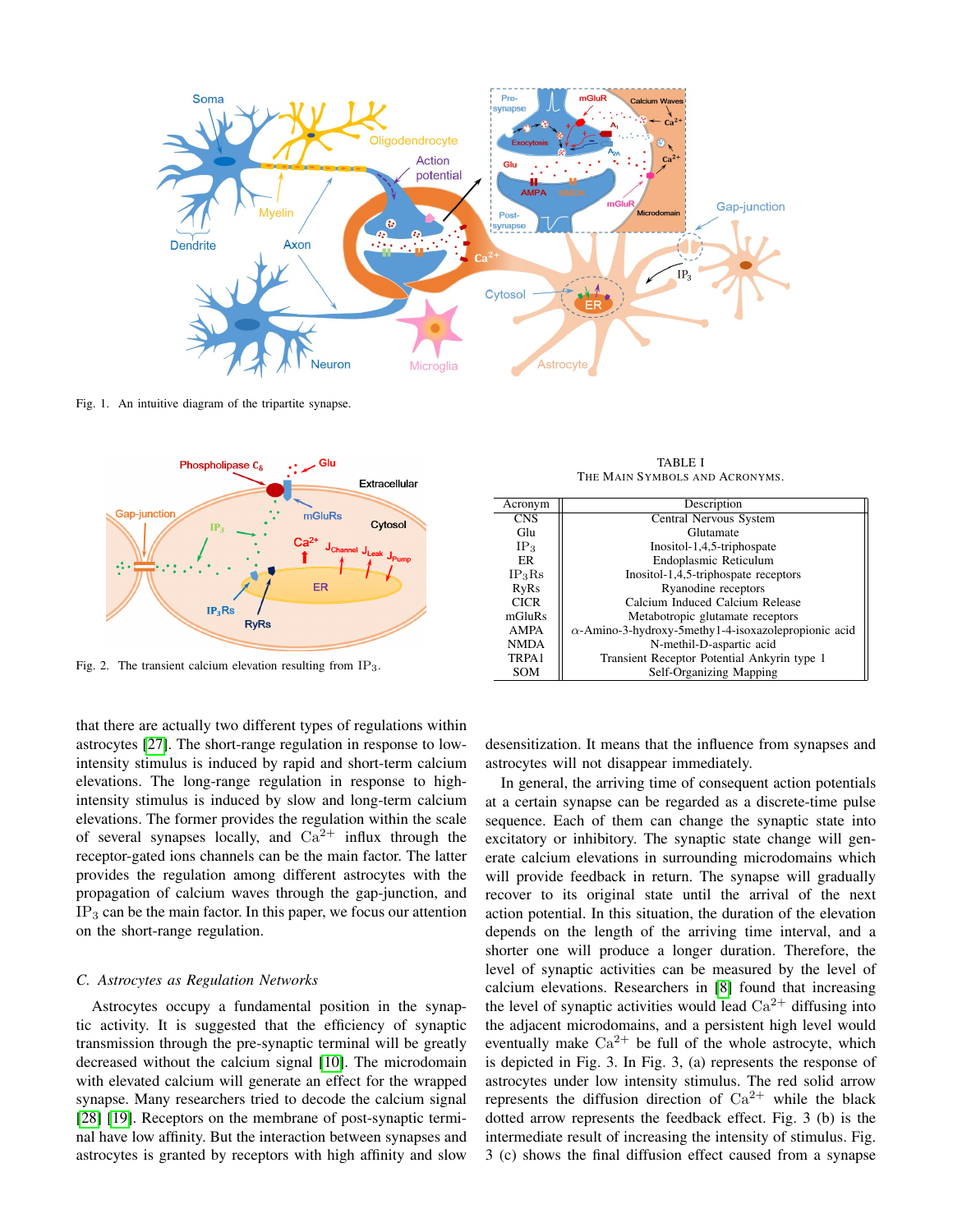which is stimulated by consequent action potentials.



Fig. 3. Different levels of calcium elevations caused by different levels of synaptic activities.

Many low levels of calcium elevations, which can generate the above-mentioned short-range regulations within the scale of several synapses, can jointly comprise a large state change which can be detected in the whole astrocyte. Furthermore, these calcium elevations form a  $Ca^{2+}$  concentration map within astrocytes. This consideration brings about the concept that astrocytes can act as an encoder to encode the temporal properties of synaptic activities into spatial patterns. Meanwhile, astrocytes can be regarded as a spatial regulation network, in which the activity of a synapse can influence the states of other synapses not only in the adjacent area, but also in the distant regions with the help of calcium waves. As described in Fig. 4, this regulation network can provide a cross regulation for nervous system. Different from the nerve conduction, synapses by means of the spatial regulation network of astrocytes can activate other neighbor neurons between which there is no direct connection.



Fig. 4. A cross regulation provided by astrocytes for nervous system.

### *D. Stigmergy in the Brain*

In the hippocampal stratum radiatum, the detailed 3D reconstruction work shows that 80% synapses are coupled with the branch microdomains, and astrocytes almost completely wrap synapses which are rich in docked vesicles [\[29\]](#page-8-28). A large number of synapses with certain functions are coupled together through astrocytes to form a potentially collaborative nervous system. Calcium waves comprise the main method of communications between synapses which are not directly connected. Accordingly, general stigmergy can be mapped into the mechanism of cooperative interaction between synapses.

In the brain's nervous system, various synapses can be regarded as different stigmergy agents, and a map of  $Ca^{2+}$  concentration within astrocytes can be regarded as the medium. Action potentials can change the synaptic state into excitatory or inhibitory, which will generate different levels of calcium elevations in the corresponding microdomains. This process can be regarded as leaving traces in the medium as in general stigmergy. With the help of  $Ca^{2+}$  and IP<sub>3</sub>, calcium waves can expand its influence throughout astrocytes. The superposition of different calcium elevations is linear, thus the effect of local traces can be integrated to adjust the whole stigmergic environment. An illustrative comparison between general stigmergy and the mechanism of stigmergic interactions between synapses and astrocytes is illustrated in Fig. 5.



Fig. 5. A comparison between general stigmergy and the mechanism of stigmergic interactions between synapses and astrocytes.

Astrocytes can be regarded as significant medium carriers, which maintain the map of  $Ca^{2+}$  concentration. Astrocytes can also provide the regulation for the involved synapses, whose implementation benefits from a large number of receptors with different types between synapses and astrocytes. This effect can be regarded as the condition provided by the medium for stigmergy agents. Besides, the concentration of  $Ca^{2+}$  in astrocytes will decay with time, which comprises a negative feedback loop and provides stability for the nervous system with controlled cycles. Because of a limited range of influence, only regulations reflecting the right condition of the nervous system will superpose and have a longer duration. Through this kind of stigmergic process, astrocytes integrate the calcium elevations generated by different synapses and provide crossregulation for various individual synapses in the nervous system.

### III. STIGMERGY LEARNING MECHANISM AND MODEL

Based on the aforementioned analyses, the interaction process within the scale of several synapses, which are not directly connected, can be modeled. The implementation of their interactions, which is regarded as the short-range regulation, mainly relies on the propagation of  $Ca^{2+}$  throughout astrocytes. Hereinafter, we divide this process into three phases which are described in Fig. 6.

The first phase which represents the generation of calcium elevation resulting from the activated synapse in the microdomain is indicated by I in Fig. 6. At first, the release of Glu due to the arriving of an action potential is modeled by [\[30\]](#page-8-29):

$$
[T_{Neur}] = \frac{T_{max}}{1 + \exp(-\frac{V_d - V_{base}}{K_N})}
$$
(1)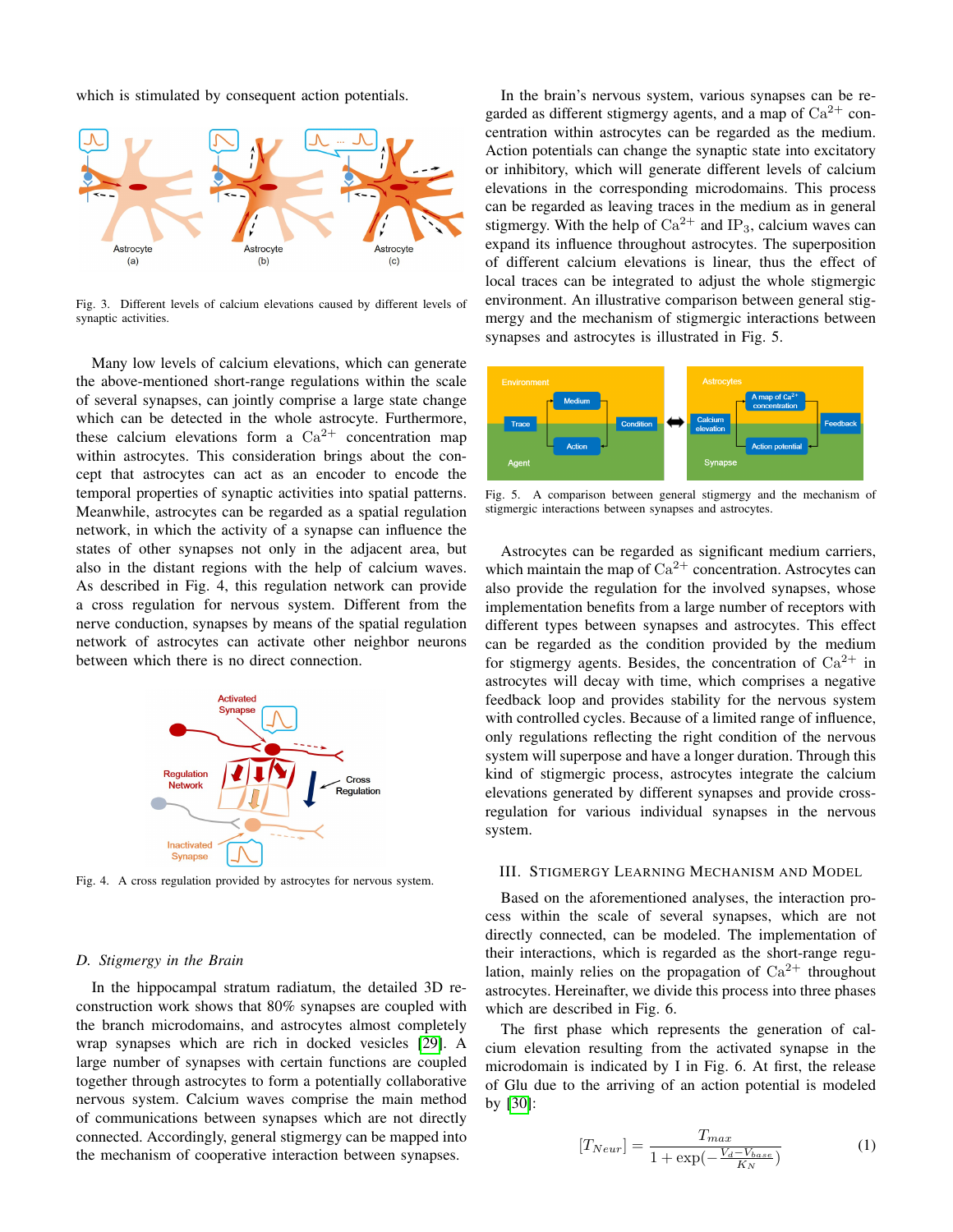

Fig. 6. Three phases included in the interaction between synapses. They are respectively numbered by I, II and III.

where  $[T_{Neur}]$  is the concentration of Glu in synaptic cleft, and  $T_{max}$  represents its maximum.  $V_d$  is the voltage of dendrite in the Pinsky-Rinzel model [\[31\]](#page-8-30).  $V_{base}$  and  $K_N$  are parameters used to modify the sigmoid function curve. Then Glu will diffuse and act on receptors on the membrane of branch microdomain to increase the concentration of  $Ca^{2+}$ :

$$
\frac{d[Ca^{2+}]}{dt} = \frac{v_{Ca} * [T_{Neur}]^n}{k_{Ca}^n + [T_{Neur}]^n} - \frac{1}{\tau_{Ca}}([Ca^{2+}] - [Ca^{2+}]^*) \tag{2}
$$

where  $v_{Ca}$  and  $k_{Ca}$  are regulating parameters. *n* is an adjusting factor.  $\tau_{Ca}$  is a decay constant.  $[Ca^{2+}]^*$  represents the concentration of  $Ca^{2+}$  at equilibrium in cytosol. The first item in the equation expresses the increment of  $Ca^{2+}$  concentration in the microdomain. The second item indicates that the concentration also decreases with time because of the concentration gradient of  $Ca^{2+}$  between cytosol and the extracellular matrix.

The second phase which considers the passive diffusion of  $Ca^{2+}$  from one microdomain to others is indicated by II in Fig. 6. The passive diffusion of  $Ca^{2+}$  can be calculated by the Telegraph Equation [\[32\]](#page-8-31):

$$
\tau_d \frac{\partial^2 c(x,t)}{\partial t^2} + \frac{\partial c(x,t)}{\partial t} = D \nabla^2 c(x,t) + b(x_0, t) \tag{3}
$$

where  $\tau_d$  is the relaxation factor accounting for a finite propagation speed.  $c(x, t)$  is the concentration of  $Ca^{2+}$  at location x and time t. D is the diffusion coefficient. Furthermore,  $b(x_0, t)$ representing the change rate of concentration at the initial point is given by [\[33\]](#page-9-0):

$$
b(x_0, t) = \frac{dc(x_0, t)}{dt} \tag{4}
$$

The third phase which considers the regulation provided by astrocytes with elevated calcium for synapses is indicated by III in Fig. 6. The relationship between the concentration of  $Ca^{2+}$  in the corresponding microdomain and the amplitude of slow inward currents in the pre-synaptic terminal has been used to describe the regulation [\[19\]](#page-8-18):

$$
I_{current} = k_I \Theta(\ln y) \ln y
$$
  
\n
$$
y = [Ca^{2+}] - I_{th}
$$
\n(5)

With regard to Eq. (5), there is a threshold value  $I_{th}$  for the concentration of  $Ca^{2+}$  before providing a regulation for the pre-synaptic terminal.  $k_I$  is a scale factor. Θ represents the Heaviside function. A natural logarithmic function is used to describe the strength of regulation, which will generate an effect until the concentration of  $Ca^{2+}$  is below a certain threshold. Therefore, this function determines a scope for the propagation of calcium waves.



Fig. 7. The strength of synaptic interaction at different distances.

We can further integrate the above three phases together to describe the strength of synaptic interaction at different distances, which is represented by the Diffusion curve in Fig. 7. In Fig. 7, the Diffusion curve has been normalized to match the degree of the Gaussian function. Compared with the Gaussian function which is widely used as neighborhood function in Self-Organizing Mapping (SOM) of neural networks, the Diffusion curve has a similar downward trend. Regardless of the initial stimulus intensity, synapses with larger distances will have smaller amplitude of responses through the Diffusion process. We will take advantage of this relationship between synapses to coordinate the behaviours of stigmergy agents.

More specifically, rooted in the above three interactive phases, a stigmergic learning mechanism is proposed and illustrated in Fig. 8, in which the communications between different stigmergy agents (i.e. synapses) represented by different colors are indirect. When getting a stimulus input, a stigmergy agent will leave traces (i.e. calcium elevation) which is expressed by the red solid arrow in the outside environmental medium to affect the state of other agents. As illustrated in Fig. 8, the amplitude of response for the interactive influence indicated by the blue dotted arrow is determined by the inter-synapse distance  $x$  between stigmergy agents as well as the intensity of initial stimulus s. In the nervous system, the intensity of initial stimulus is consistent with the level of synaptic activity while the synaptic distance is determined by the distance between the coupled branch microdomains within astrocytes.

Environmental enrichment, which is the stimulation of the brain by its physical and social surroundings, is known to in-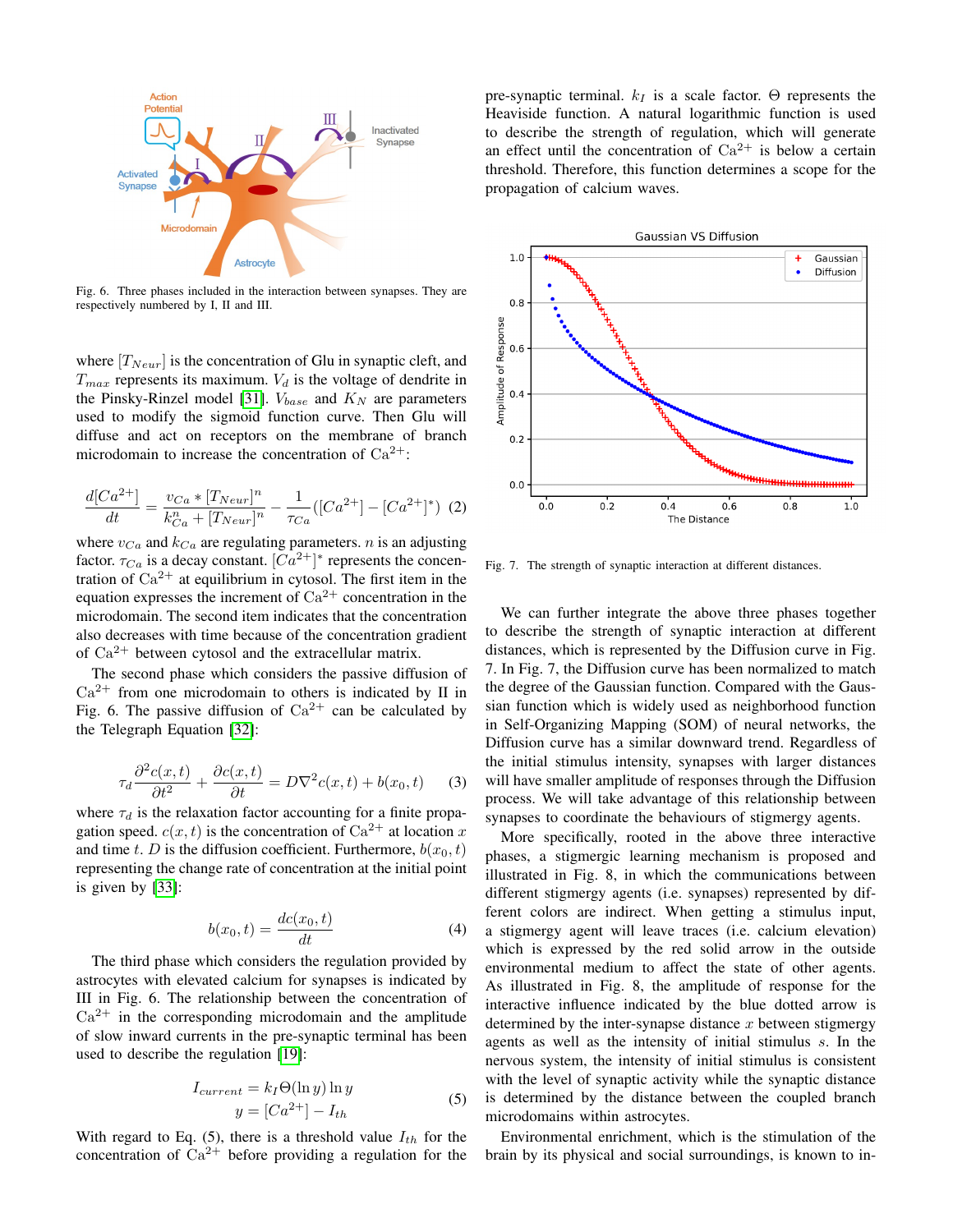

Fig. 8. The stigmergic learning mechanism.

duce the increases in synaptic and spine densities. Researchers in [\[34\]](#page-9-1) found that great changes would present in astrocytic morphology and a large number of branch microdomains would appear in this process. Astrocytes by virtue of these emerging microdomains can coordinate synaptic activities and change the amplitude of responses between these neurons. Therefore, the inter-synapse distance adaptation between stigmergy agents in the stigmergic learning mechanism can be leveraged and well-regulated to support mutual efficient collaboration.

Furthermore, a multi-agent cooperation approach is considered to take advantage of the regulation of inter-synapse distance between stigmergy agents to obtain stigmergic learning gain. Within this approach, stigmergy agents are continuously selected out for certain tasks in each turn until their common object requirements are reached. In particular, we leverage and modify the strategy proposed in [\[35\]](#page-9-2) in each selection round:

$$
p_{i,j}(t) = \frac{s_j^n(t)}{s_j^n(t) + \alpha \theta_{i,j}^n(t) + \beta \varphi_{i,j}^n(t)}
$$
(6)

$$
p_{i,j}(t) = \frac{s_j^n(t)}{s_j^n(t) + \alpha \theta_{i,j}^n(t) * \beta \varphi_{i,j}^n(t)}
$$
(7)

where  $p_{i,j}(t)$  is the probability of  $i_{th}$  stigmergy agent being selected for  $j_{th}$  task.  $s_j(t)$  is the emergency degree of  $j_{th}$ task.  $\alpha$ ,  $\beta$  and n are adjusting factors.  $\theta_{i,j}(t)$  is the state value of  $i_{th}$  agent for  $j_{th}$  task.  $\varphi_{i,j}(t)$  is a heuristic factor. Comparing with Eq.  $(6)$ , in the modified strategy Eq.  $(7)$ , "+" has been changed into "∗" in order to remove the asynchronous variation which will cause the jitter at steady state. After each action, the update process of  $s_j(t)$  is modified as:

$$
R_j(t) = R_j(t-1) + \sum_{m \in S_j(t-1)} r_{m,j}(t)
$$
 (8)

$$
s_j(t) = R_j(t)/T_j \tag{9}
$$

where  $r_{m,j}(t)$  is the reward that  $m_{th}$  agent obtains in  $j_{th}$ task at time t from the outside environmental medium.  $R_j(t)$ is the sum of all rewards at time t.  $T_j$  is the expected object requirement for task j.  $S_j(t-1)$  is the set of stigmergy agents which participate in  $j_{th}$  task at time  $t-1$ . As more stigmergy agents participate in this task,  $s_i(t)$  will get bigger (approach to 1) and thus provide a stimulated collaboration with higher intensity.

The state value of different stigmergy agents for the same task can be different in Eq. (7). After taking an action, this state value will be updated according to the following equations:

$$
\theta_{i,j}(t) = \theta_{i,j}(t-1) + \Delta\theta_{i,j}(t-1) \tag{10}
$$

$$
\Delta \theta_{i,j}(t-1) = \rho_1 * \left(\frac{1}{|S_j(t-1)|} \sum_{m \in S_j(t-1)} r_{m,j} - r_{i,j}\right) (11)
$$

where  $\rho_1$  is a scale factor.  $\Delta \theta_{i,j} (t-1)$  can be positive or negative, which corresponds to a low or high reward respectively. According to the proposed stigmergic learning mechanism, the state change of a stigmergy agent will expand its influence to affect the state of other agents. Therefore, the state value should be further updated by:

$$
\theta_{i,j}(t) = \theta_{i,j}(t) + \overline{\Delta \theta_{i,j}(t)}
$$
\n(12)

$$
\overline{\Delta \theta_{i,j}(t)} = \sum_{k \in \pi_i(t-1)} D(d_{k,i}(t-1)) * \Delta \theta_{k,j}(t-1) * \rho_2 \tag{13}
$$

where  $\rho_2$  is a scale factor.  $\pi_i(t-1) = \{X_k | k \neq i, d_{k,i}(t-1)$  $d_{th}$ .  $d_{k,i}(t-1)$  is the inter-synapse distance between  $k_{th}$ and  $i_{th}$  agent at time  $t - 1$ .  $d_{th}$  is a threshold value for the inter-synapse distance.  $D(\cdot)$  represents the interaction process which includes the above-mentioned three phases. Here we use  $\Delta \theta_{k,j} (t-1)$  to represent the intensity of stimulus provided by  $k_{th}$  agent for  $i_{th}$  agent, which will be discounted by their synaptic distance. The distance between stigmergy agents, which describes the strength of synaptic interaction, can be regulated according to the feedback. Accordingly, we further put forward the following scheme to regulate the distance after each action:

$$
d_{k,i}(t) = \begin{cases} d_{k,i}(t-1) - factor, & \text{if } \phi > 0\\ d_{k,i}(t-1) + factor, & \text{otherwise} \end{cases}
$$
(14)

$$
\phi = \Delta \theta_{i,j}(t) * \Delta \theta_{k,j}(t-1)
$$
\n(15)

where  $factor$  is a constant. To some extent, the distance between stigmergy agents also represents the similarity of these agents participating in the same task. Therefore, the strength of interactions will be larger if the similarity between two stigmergy agents is higher. The regulation of inter-synapse distance can adjust the strength of synaptic interactions between stigmergy agents and thus bring the systematic stigmergy learning gain.

### IV. NUMERICAL SIMULATION AND RESULTS

In order to verify the effectiveness and advantages of the proposed stigmergy learning model, a number of numerical simulations with different kinds of tasks have been carried out.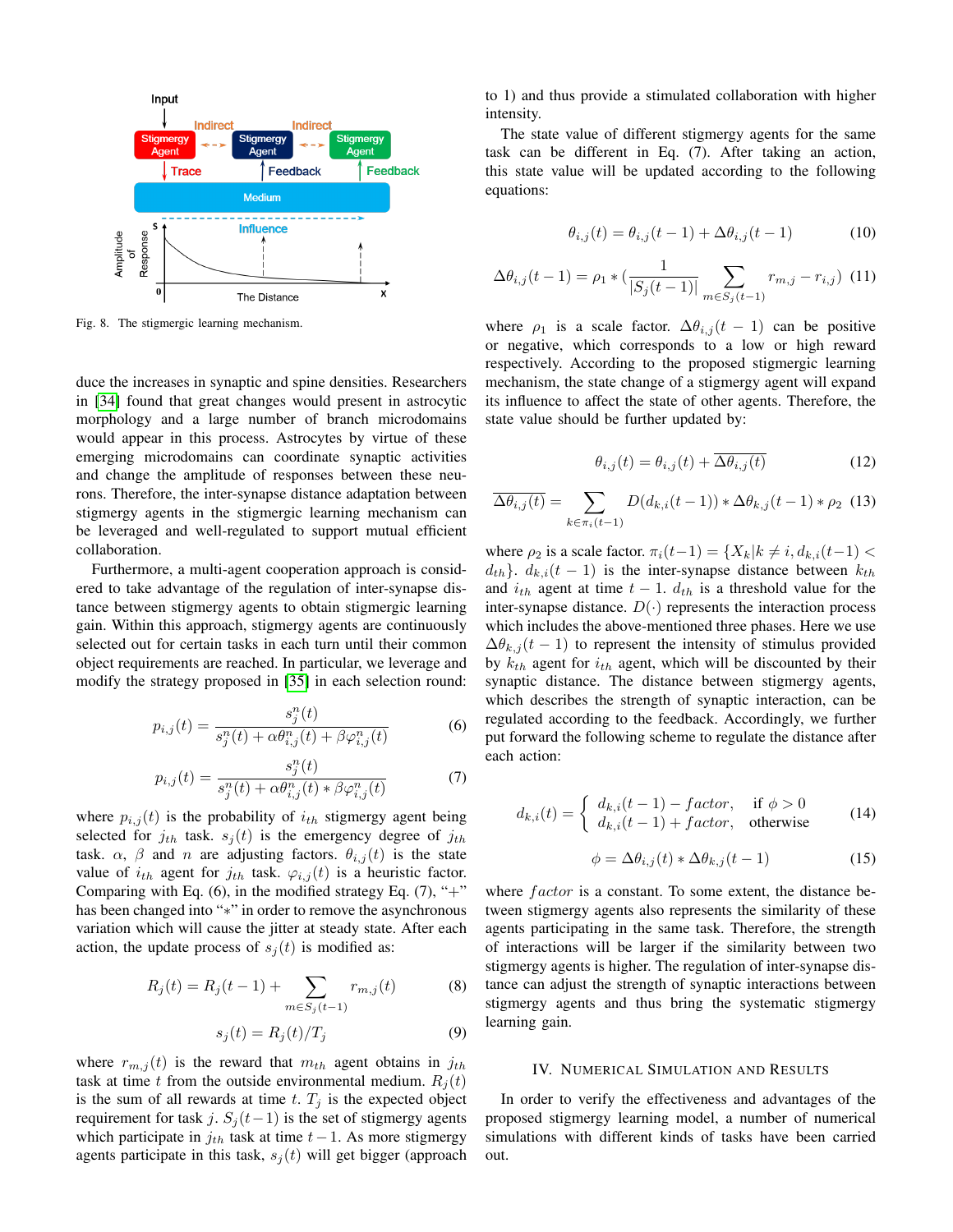## *A. The Stigmergy Learning Gain*

In the first simulation, there is only one task to be finished. During the initialization, the distance between various neural agents is set as the median value in the range, which can represent the similarity of these agents participating in this task. The same method is also applied to the setting of the state value. A random reward is assigned to each neural agent which will not be changed during the whole simulation process. Several neural agents are allowed to take an action together as a batch. There is a fixed cost for each action which is the same for all agent individuals. Besides, an ability value is randomly assigned to each neural agent indicating the number of actions it can still take, which is also utilized as the heuristic factor in Eq. (7) and normalized to match the degree of the state value.

In each turn, several neural agents are selected out according to the selection probability (Eq. (7)) as a batch to participate in the target task until the overall reward is above the object requirement. After each turn, a feedback is returned, which equals to the sum of all rewards of neural agents that are selected out in last turn. This feedback is used to regulate the distance between neural agents. The target of the simulation is to satisfy the object requirement with the maximum utility value (reward/cost). The main parameters within the simulation are shown in Table II.

TABLE II THE MAIN PARAMETERS.

| <b>Item</b>        | Description         |
|--------------------|---------------------|
| Agent_number       | 30                  |
| Object_requirement | 1100                |
| Batch size         | 5                   |
| Agent_reward       | $[1,1\overline{0}]$ |
| Agent_ability      | [50, 120]           |
| Cost               | 10                  |
| $\alpha$           | 2                   |
|                    | $\overline{2}$      |
| n                  | $\mathfrak{D}$      |
| $\rho_1$           | 0.001               |
| $\rho_2$           |                     |
| factor             | 0.5                 |
|                    |                     |

According to the selection probability, neural agents with higher rewards are assumed to have smaller state values and thus more likely to be selected. These neural agents will shorten the distance between those agents with the same higher rewards to form a cluster. Based on the proposed stigmergy learning model (Eq. (7) - (15)), aiming at forming a spatial neural cluster, the task is repeatedly carried out for 500 times to regulate the distance between neural agents. The state value and the average distance of neural agents are given in Fig. 9. In Fig. 9, neural agents are arranged in descending order according to the state values. Similarly, the average distance which represents the average distance value of a neural agent from all the other agents is arranged according to the corresponding order. It can be observed that the neural agents with lower state values will have smaller average distances. Therefore, a neural cluster can be automatically formed by agents with higher rewards. Members in the neural cluster have smaller

distances than the others, whose stimulus resulting from the state change can thus be more easily responded.



Fig. 9. The state value and the average distance of neural agents.

The obtained neural cluster can be used to generate the stigmergy learning gain. We have compared the utility value of each batch with that in general stigmergy, in which the distance adjustment between stigmergic agents as well as the formation of the neural cluster are not taken into account. The comparison results are provided in Fig. 10. In Fig. 10, the curve without distance adjustment represents the utility value of the traditional stigmergy mechanism while the curves with distance adjustment represent the utility values of the proposed stigmergy learning model. m in Fig. 10 represents the maximum of  $\Delta\theta_{i,j}(t)$  while *n* represents the maximum of  $\Delta \theta_{i,j}(t)$ . Because of the limitation of the ability value, the last few rounds in each scheme have to adopt neural agents with lower rewards, which cause the decline of each curve in the end. With the existence of the regulated distance, the task is started with higher efficiency and completed earlier. Accordingly, neural agents with higher rewards are more easily selected in the task and further activate those with the same higher rewards because of the neural clustering merit. Therefore, as a key in the proposed stigmergy learning model, the



Fig. 10. The system gain provided by the regulated distance between neural agents.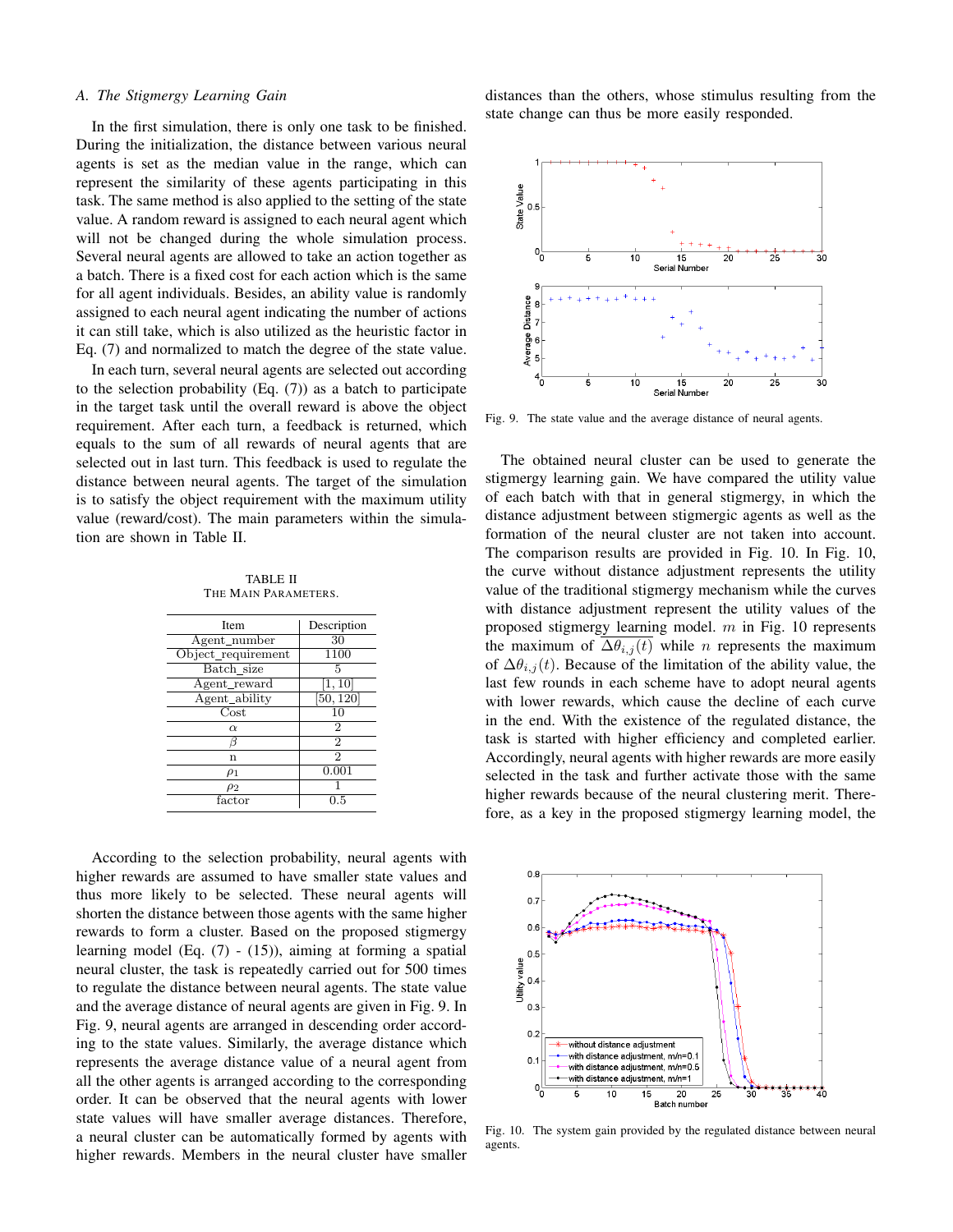regulation of distance between various neural agents through spatial clustering can bring expected gain for the learning system.

### *B. The Impact of Distance Regulation*

Different from the first simulation, the aim of the second simulation is to test if we can adjust current states of neural agents to converge to the target pattern (e.g. a target picture of Arabic numerals). The selection of neural agents is different with that in the first simulation, namely, 120 agents are randomly selected out to form a neural group in each turn. The current state of each neural agent is redefined by:

$$
y_j = \Theta(\sum_{j \neq i} v_i * D(d_{i,j}) - base)
$$
 (16)

where  $base$  is a constant.  $\Theta$  represents the Heaviside function.  $v_i$  represents the input of  $i_{th}$  agent.  $y_i$  represents the output of  $j_{th}$  agent.  $y_j = 1$  means that the current state of  $j_{th}$  agent is excitatory while  $y_i = 0$  means that the current state of  $j_{th}$  agent is inhibitory. Self-feedback is not considered here. The relationship between neural agents is illustrated in Fig. 11 (a), in which distances between neural agents are directed. Regardless of the initial input, according to Eq. (16), the current state of a neural agent is determined by the distance from the other agents.



Fig. 11. The relationship between neural agents.

In each turn, all neural agents will be given a unit input to determine the current states of neural agents in the group. These states can be further used to calculate the feedback which equals to the sum of all rewards of neural agents in the group. The reward for each state of neural agent is provided in Table III. In Table III, the value of a pixel refers to the binary value in the original picture. The size of the original picture is  $28 \times 28$ , in which each pixel is represented by the state of a neural agent in the corresponding location.

According to the selection method, different neural groups that may contain the same members are selected out in different turns. Neural agents in each group will regulate the distance to adjust their current states according to the corresponding feedback. Concretely, as shown in Fig. 11 (b), we compare the feedback of two neural groups in two continuous turns and change the distance between any two members in different neural groups according to the result. The distance

TABLE III THE REWARD FOR EACH STATE.

| state | pixel | reward |
|-------|-------|--------|
|       |       |        |
|       |       |        |
|       |       | $+1$   |
|       |       |        |

from neural agents in the group with larger feedback to the others in the group with smaller one will increase a constant in each turn. As mentioned before, the distance between neural agents describes the strength of interactions between them and a shorter distance indicates a higher strength. In this way, neural agents which should be excitatory for the target pattern will get shorter distances and be more easily activated.



Fig. 12. The learning process of the sitgmergy learning system.

The relevant simulation results are shown in Fig. 12.  $n$  is the number of learning iterations.  $\overline{d}$  represents the corresponding average distance from the others to the neural agent which should be excitatory at each iteration step. Each picture in Fig. 12 describes the current states of all neural agents during the learning process. White points in each picture indicate



Fig. 13. The utility value during the stigmergy learning process.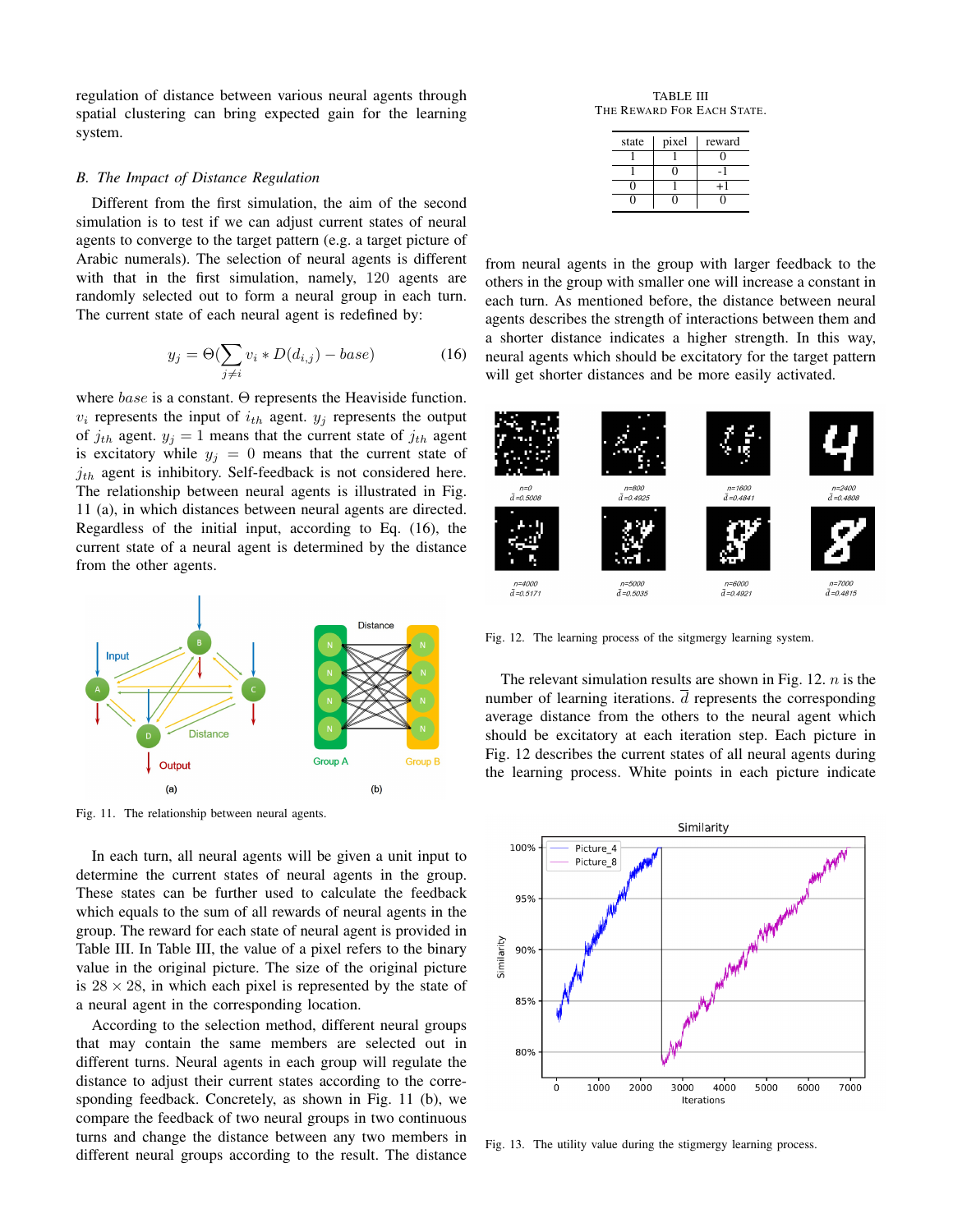that neural agents at those locations are excitatory while black points indicate that neural agents at those locations are inhibitory. As the number of iterations increases, the learning system gradually converges to the clear target pattern of number 4 or 8. At the same time, the average distance  $d$  decreases gradually, indicating that the average amplitude of response of these neural agents increases gradually. After  $n = 2400$ , the learning system starts to change its regulation and to express another target pattern of number 8. As before, the sitgmergy learning system finally learns the target pattern of number 8 after 7000 iterations. Fig. 13 shows the similarity between the original target picture and the one formed by the learning system during the whole process.

The above results have proved that the proposed stigmergy learning system can be adjusted to learn the target patterns, which is accomplished by activating the relevant sets of neural agents. Regardless of the initial stimulus, the activation of a neural agent is determined by the distance to other neuron individuals. Note that the distance represents the strength of interactions between neural agents which will be activated more easily with shorter distances from the others. In summary, the regulation of inter-synapse distance plays an important role for the cooperation of neural agents in the stigmergy learning mechanism.

### V. CONCLUSIONS

Stigmergy phenomena are widely discovered in natural colonies and perform well through the way of collective collaboration. Inspired by the new discoveries on astrocytes in synaptic transmission, we have explored and mapped stigmergy in the regulation of synaptic activities in the brain. In particular, the interaction between neural agents (synapses) is divided into three important phases and a stigmergic learning system model has been put forward. We have found that the regulation of distance between neural agents plays an important role in the proposed model. The well-regulated distance between neural agents can bring gain for the system and help to learn the target patterns. Its importance has been verified in two different simulations. Please note that the interaction between synapses within a certain range has been regarded as the short-range regulation. But for the long-range regulation, the participation of  $IP_3$  must be taken into account, which will be our future research direction.

### **REFERENCES**

- <span id="page-8-0"></span>[1] P. Grass, "La reconstruction du nid et les coordinations inter - individuelles chez Bellicositermes natalis et Cubitermes sp. La thorie de la stigmergie," *Insectes Sociaux*, vol. 6, no. 1, pp. 41–80, 1959.
- <span id="page-8-1"></span>[2] U. Gllner, "Grass, PierreP.: Fondation des Socit Construction. Termitologia. 2. 624 S., 452 Fig., 28 Tab., Masson, Paris, New York, Barcelona, Milan, Mexico, Sao Paulo, 1984," *Deutsche Entomologische Zeitschrift*, vol. 32, no. 45, pp. 379–379, 1985.
- <span id="page-8-2"></span>[3] I. F. Informatik, H. Dipl.-Inf, and S. A. Br, "Return From The Ant -Synthetic Ecosystems For Manufacturing Control," in *PhD Thesis*, 2000.
- <span id="page-8-3"></span>[4] F. Heylighen, "Stigmergy as a generic mechanism for coordination: definition, varieties and aspects," 2011.
- <span id="page-8-4"></span>[5] M. Dorigo, G. D. Caro, and L. M. Gambardella, "Ant algorithm for discrete optimization," *Artificial Life*, vol. 5, no. 2, pp. 137 – 172, 1999.
- <span id="page-8-5"></span>[6] I. Kassabalidis, M. A. Elsharkawi, R. J. Marks, P. Arabshahi, and A. A. Gray, "Swarm Intelligence for Routing in Communication Networks," *IEEE Globecom*, vol. 6, pp. 3613–3617, vol. 6, 2001.
- <span id="page-8-6"></span>[7] P. G. Haydon and G. Carmignoto, "Astrocyte Control of Synaptic Transmission and Neurovascular Coupling," *Physiological Reviews*, vol. 86, no. 3, pp. 1009–1031, 2006.
- <span id="page-8-7"></span>[8] A. Araque, G. Carmignoto, P. G. Haydon, S. H. Oliet, R. Robitaille, and A. Volterra, "Gliotransmitters travel in time and space." *Neuron*, vol. 81, no. 4, pp. 728–739, 2014.
- <span id="page-8-8"></span>[9] F. Mesiti, P. A. Floor, and I. Balasingham, "Astrocyte to Neuron Communication Channels With Applications," *IEEE Transactions on Molecular, Biological and Multi-Scale Communications*, vol. 1, no. 2, pp. 164–175, 2015.
- <span id="page-8-9"></span>[10] M. Navarrete and A. Araque, "Basal synaptic transmission: astrocytes rule!" *Cell*, vol. 146, no. 5, pp. 675–7, 2011.
- <span id="page-8-10"></span>[11] L. Correia, A. M. Sebastio, and P. Santana, "On the role of stigmergy in cognition," *Progress in Artificial Intelligence*, pp. 1–8, 2017.
- <span id="page-8-11"></span>[12] D. Erny, A. L. H. de Angelis, and M. Prinz, "Communicating systems in the body: how microbiota and microglia cooperate," *Immunology*, vol. 150, no. 1, 2016.
- <span id="page-8-12"></span>[13] R. M. Ransohoff, "How neuroinflammation contributes to neurodegeneration," *Science*, vol. 353, no. 6301, p. 777, 2016.
- <span id="page-8-13"></span>[14] S. Pajevic, P. J. Basser, and R. D. Fields, "Role of Myelin Plasticity in Oscillations and Synchrony of Neuronal Activity," *Neuroscience*, vol. 276, no. 6, pp. 135–147, 2013.
- <span id="page-8-14"></span>[15] R. D. Fields, "A new mechanism of nervous system plasticity: activitydependent myelination," *Nature Reviews Neuroscience*, vol. 16, no. 12, p. 756, 2015.
- <span id="page-8-15"></span>[16] M. V. Sofroniew and H. V. Vinters, "Astrocytes: biology and pathology," *Acta Neuropathologica*, vol. 119, no. 1, pp. 7–35, 2010.
- <span id="page-8-16"></span>[17] A. Araque, V. Parpura, R. P. Sanzgiri, and P. G. Haydon, "Tripartite synapses: glia, the unacknowledged partner," *Trends in Neurosciences*, vol. 22, no. 5, p. 208, 1999.
- <span id="page-8-17"></span>[18] P. Bezzi and A. Volterra, "A neuron-glia signalling network in the active brain," *Current Opinion in Neurobiology*, vol. 11, no. 3, pp. 387–394, 2001.
- <span id="page-8-18"></span>[19] S. Nadkarni and P. Jung, "Dressed neurons: modeling neural-glial interactions." *Physical Biology*, vol. 1, no. 2, pp. 35–41, 2004.
- <span id="page-8-19"></span>[20] Y. X. Li and J. Rinzel, "Equations for InsP3 receptor-mediated [Ca2+]i oscillations derived from a detailed kinetic model: a Hodgkin-Huxley like formalism," *Journal of Theoretical Biology*, vol. 166, no. 4, pp. 461–73, 1994.
- <span id="page-8-20"></span>[21] I. Siekmann, P. Cao, J. Sneyd, and E. J. Crampin, "Data-driven modelling of the inositol trisphosphate receptor (IPR) and its role in calcium induced calcium release (CICR)," *Quantitative Biology*, 2015.
- <span id="page-8-21"></span>[22] M. J. Berridge and A. Galione, "Cytosolic calcium oscillators," *Faseb Journal Official Publication of the Federation of American Societies for Experimental Biology*, vol. 2, no. 15, pp. 3074–82, 1988.
- <span id="page-8-22"></span>[23] M. Goldberg, M. D. Pitt, V. Volman, H. Berry, and E. Benjacob, "Nonlinear Gap Junctions Enable Long-Distance Propagation of Pulsating Calcium Waves in Astrocyte Networks," *PLOS Computational Biology*, vol. 6, no. 8, pp. 1–14, 2010.
- <span id="page-8-23"></span>[24] J. Pouilloux, "Anti-phase calcium oscillations in astrocytes via inositol (1, 4, 5)-trisphosphate regeneration," *Cell Calcium*, vol. 39, no. 3, pp. 197– 208, 2006.
- <span id="page-8-24"></span>[25] K. Kanemaru, H. Sekiya, M. Xu, K. Satoh, N. Kitajima, K. Yoshida, Y. Okubo, T. Sasaki, S. Moritoh, and H. Hasuwa, "In vivo visualization of subtle, transient, and local activity of astrocytes using an ultrasensitive Ca(2+) indicator." *Cell Reports*, vol. 8, no. 1, pp. 311–318, 2014.
- <span id="page-8-25"></span>[26] E. Shigetomi, X. Tong, K. Y. Kwan, D. P. Corey, and B. S. Khakh, "TRPA1 channels regulate astrocyte resting calcium and inhibitory synapse efficacy through GAT-3," *Nature Neuroscience*, vol. 15, no. 1, pp. 70–80, 2012.
- <span id="page-8-26"></span>[27] N. Bazargani and D. Attwell, "Astrocyte calcium signaling: the third wave," *Nature Neuroscience*, vol. 19, no. 2, pp. 182–189, 2016.
- <span id="page-8-27"></span>[28] P. M. De, V. Volman, H. Levine, and E. Ben-Jacob, "Multimodal encoding in a simplified model of intracellular calcium signaling," *Cognitive Process*, vol. 10, no. 1, pp. 127–127, 2009.
- <span id="page-8-28"></span>[29] R. Ventura and K. M. Harris, "Three-dimensional relationships between hippocampal synapses and astrocytes." *The Journal of Neuroscience*, vol. 19, no. 16, p. 6897, 1999.
- <span id="page-8-29"></span>[30] A. Destexhe, Z. F. Mainen, and T. J. Sejnowski, "Synthesis of models for excitable membranes, synaptic transmission and neuromodulation using a common kinetic formalism." *Journal of Computational Neuroscience*, vol. 1, no. 3, pp. 195–230, 1994.
- <span id="page-8-30"></span>[31] P. F. Pinsky and J. Rinzel'S, *Intrinsic and Network Rhythmogenesis in a Reduced Traub Model for CA3 Neurons*. Springer-Verlag New York, Inc., 1995.
- <span id="page-8-31"></span>[32] Y. M. Ali and L. C. Zhang, "Relativistic heat conduction," *International Journal of Heat and Mass Transfer*, vol. 48, no. 12, pp. 2397–2406, 2005.